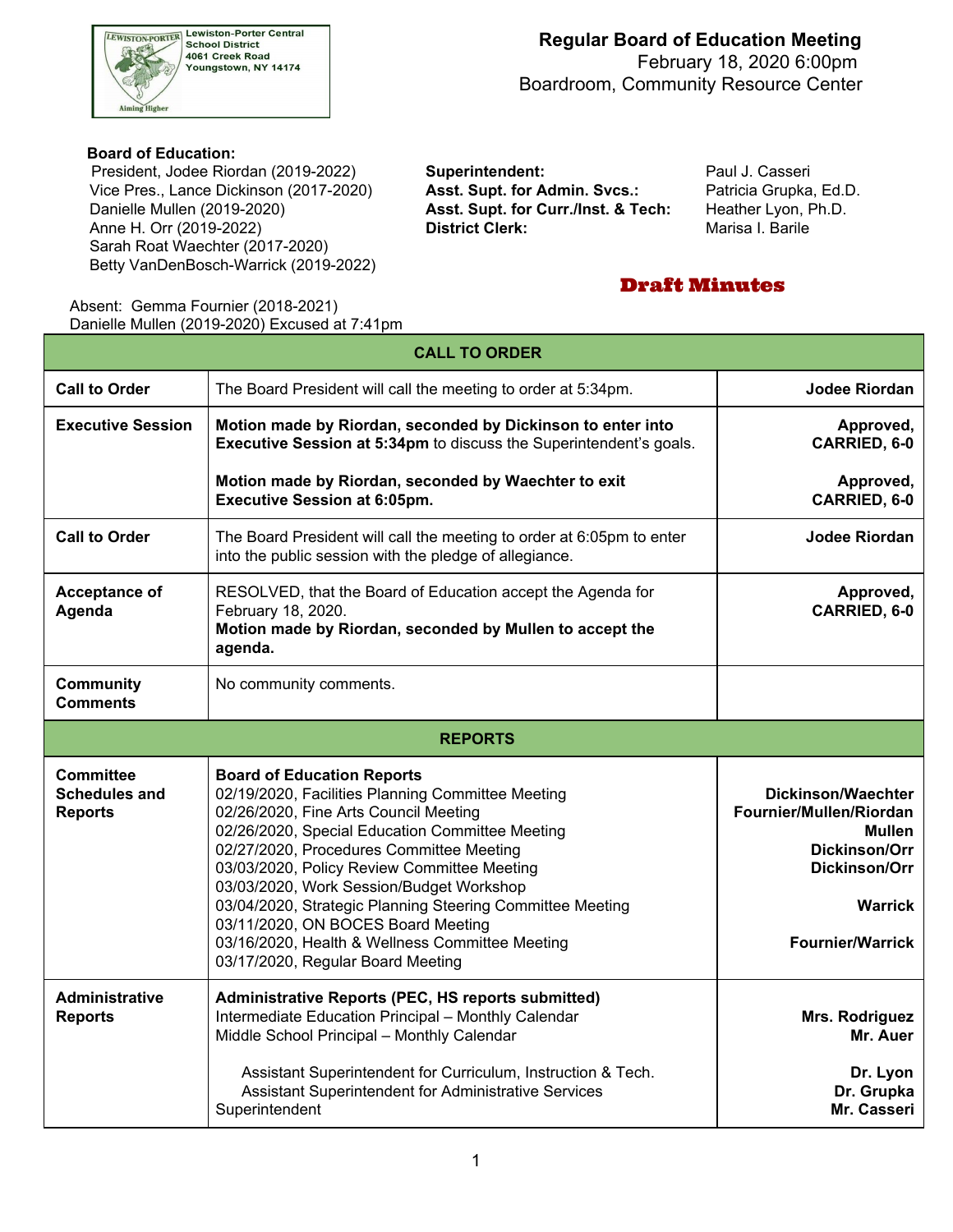# **EEWISTON-PORTER Lewiston-Porter Central**<br>School District<br>4061 Creek Road<br>Youngstown, NY 14174 Aiming Higher

## **Regular Board of Education Meeting**

| <b>RECOGNITIONS</b>                             |                                                                                                                                                                                                                                                                                                                                                      |                                                                             |  |  |  |  |  |
|-------------------------------------------------|------------------------------------------------------------------------------------------------------------------------------------------------------------------------------------------------------------------------------------------------------------------------------------------------------------------------------------------------------|-----------------------------------------------------------------------------|--|--|--|--|--|
| <b>Presentations and</b><br><b>Recognitions</b> | Dr. Whitney Vantine                                                                                                                                                                                                                                                                                                                                  | Mr. Casseri/Ms. Riordan                                                     |  |  |  |  |  |
|                                                 | Ms. Darcy Allender and Ms. Ashli Dreher, Heidi Kazulak,<br><b>National Board Certification</b>                                                                                                                                                                                                                                                       | Mr. Casseri/Ms. Riordan                                                     |  |  |  |  |  |
|                                                 | <b>Primary Education Center Coding Team</b>                                                                                                                                                                                                                                                                                                          | Ms. Larson/Ms. Kazulak                                                      |  |  |  |  |  |
|                                                 | International Student Science Fair                                                                                                                                                                                                                                                                                                                   | Ms. Hinchliffe                                                              |  |  |  |  |  |
|                                                 | Story Based Learning and Buff State's Anne Frank Project,<br>Drew Kahn, SUNY Distinguished Service Professor Founding<br>Director, Anne Frank Project SUNY Buffalo State                                                                                                                                                                             | Dr. Lyon<br>Mr. Auer<br>Ms. Buck<br>Ms. Calarco<br>Ms. Marshall<br>Ms. Oddy |  |  |  |  |  |
| <b>Recess</b>                                   | A short recess will be taken from 7:26pm to 7:43pm to recognize the<br>accomplishments of the students and staff.                                                                                                                                                                                                                                    |                                                                             |  |  |  |  |  |
|                                                 | <b>Executive Session</b>                                                                                                                                                                                                                                                                                                                             |                                                                             |  |  |  |  |  |
| <b>Executive Session</b>                        | Motion made by Riordan, seconded by Waecher to enter into<br><b>Executive Session at 7:46pm to discuss the medical, financial,</b><br>credit or employment history of a particular person or corporation, or<br>matters leading to the appointment, employment, promotion,<br>demotion, discipline, suspension, dismissal or removal of a particular | Approved,<br><b>CARRIED, 5-0</b>                                            |  |  |  |  |  |
|                                                 | person(s). Motion made by Riordan, seconded by Waechter to exit<br><b>Executive Session at 7:49pm.</b>                                                                                                                                                                                                                                               | Approved,<br><b>CARRIED, 5-0</b>                                            |  |  |  |  |  |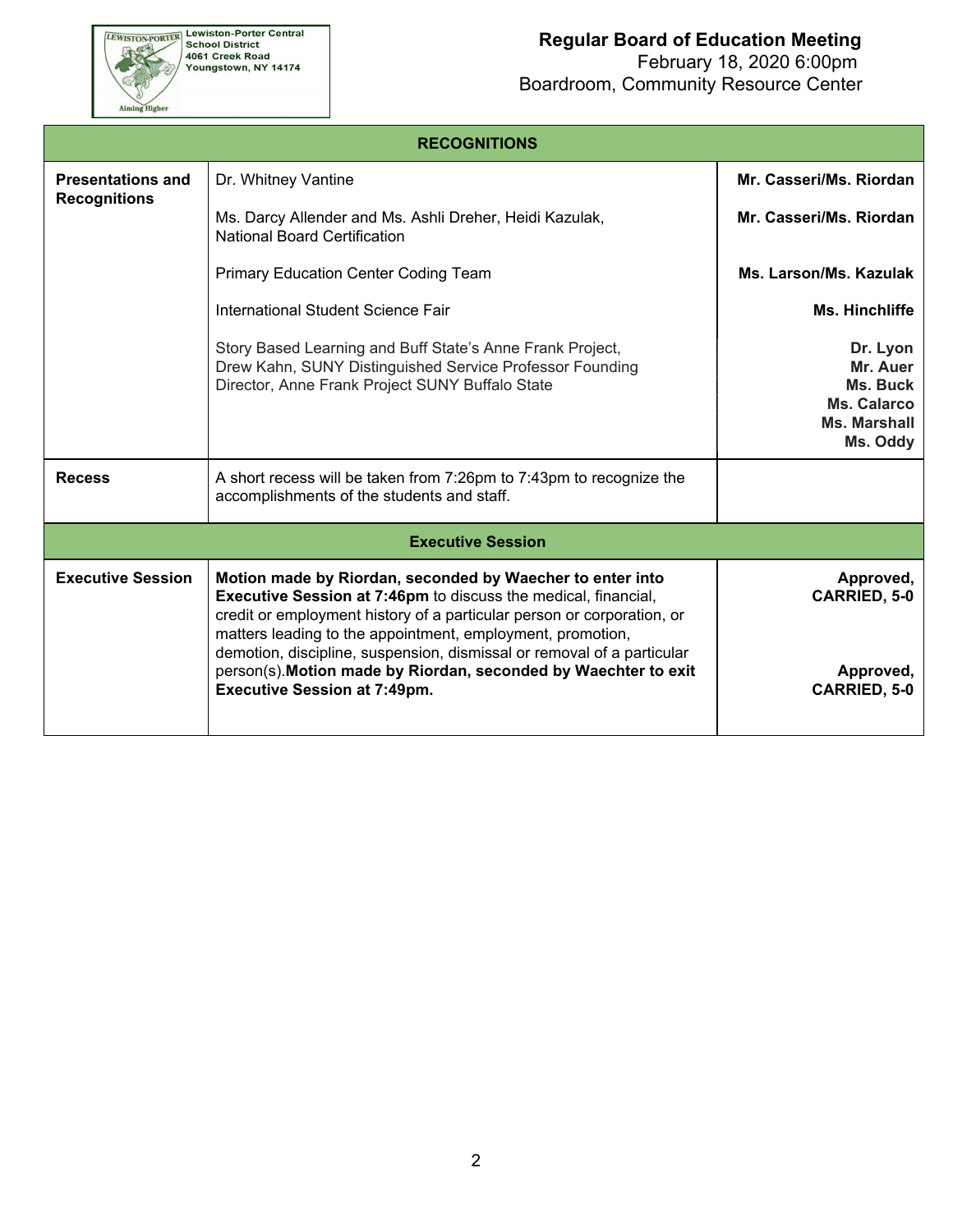**EEWISTON-PORTER Lewiston-Porter Central**<br>School District<br>4061 Creek Road<br>Youngstown, NY 14174

Aiming Higher

## **Regular Board of Education Meeting**

|                                                                             | <b>DISTRICT OPERATIONS</b>                                                                                                                                                                                                                                                                                                                                                                                                                                                                                                                                                                                               |                                                                                         |
|-----------------------------------------------------------------------------|--------------------------------------------------------------------------------------------------------------------------------------------------------------------------------------------------------------------------------------------------------------------------------------------------------------------------------------------------------------------------------------------------------------------------------------------------------------------------------------------------------------------------------------------------------------------------------------------------------------------------|-----------------------------------------------------------------------------------------|
| <b>Minutes</b>                                                              | <b>RESOLVED</b> , that the Board of Education approve the Minutes from the, January<br>21, 2020 Regular Board meeting as submitted by the District Clerk.<br>Motion made by Riordan, seconded by Dickinson to approve M-1.                                                                                                                                                                                                                                                                                                                                                                                               | M-1<br>Approved,<br><b>CARRIED, 5-0</b>                                                 |
| <b>Minutes</b>                                                              | RESOLVED, that the Board of Education approve the Minutes from<br>the, February 4, 2020 Work Session Board meeting as submitted by the District<br>Clerk.<br>Motion made by Riordan, seconded by Waechter to approve M-2.                                                                                                                                                                                                                                                                                                                                                                                                | $M-2$<br>Approved,<br><b>CARRIED, 5-0</b>                                               |
| <b>Consent Agenda</b><br>for Financial<br><b>Operations</b>                 | <b>RESOLVED, that the Board of Education approve the following, Items NF-1</b><br>through NF-5, in the financial consent agenda as submitted by the<br>Administration:<br><b>Budget Status Reports</b><br><b>Treasurer's Report</b><br><b>Claims</b><br><b>Transfer History</b><br><b>Budget Transfers Pending Board Approval</b><br>Motion made by Riordan, seconded by Dickinson to approve NF-1 to NF-5.                                                                                                                                                                                                              | $NF-1$<br>$NF-2$<br>$NF-3$<br>$NF-4$<br><b>NF-5</b><br>Approved,<br><b>CARRIED, 5-0</b> |
|                                                                             | <b>OLD BUSINESS</b>                                                                                                                                                                                                                                                                                                                                                                                                                                                                                                                                                                                                      |                                                                                         |
| <b>No Old Business</b>                                                      |                                                                                                                                                                                                                                                                                                                                                                                                                                                                                                                                                                                                                          |                                                                                         |
|                                                                             | <b>NEW BUSINESS - ADMINISTRATION</b>                                                                                                                                                                                                                                                                                                                                                                                                                                                                                                                                                                                     |                                                                                         |
| <b>Policy Revision</b><br>Acceptance of the<br><b>First Reading</b>         | RESOLVED, at the first reading, that the Lewiston-Porter Board of Education<br>Accept the following policies; Policy Section 8000;<br>Policy 8110, Curriculum Development, Resources and Evaluations Policy 8120,<br>Request for Part 100 Variance or Part 200 Innovative Program Waiver from<br><b>Commissioner's Regulations</b><br>Policy 8130, Equal Educational Opportunities<br>Policy 8210, Safety Conditions and Prevention Instruction<br>Policy 8220, Career and Technical (Occupational) Education<br>Policy 8230, School Counseling Program<br>Motion made by Riordan, seconded by Waechter to approve NA-1. | <b>NA-1</b><br>Approved,<br><b>CARRIED, 5-0</b>                                         |
| <b>Policy Deletion of</b><br>the First Reading                              | <b>RESOLVED</b> , at the first reading, that the Lewiston-Porter Board of Education<br>Delete the following policies;<br>Policy 8211, Prevention Instruction<br>Motion made by Riordan, seconded by Dickinson to approve NA-2.                                                                                                                                                                                                                                                                                                                                                                                           | <b>NA-2</b><br>Approved,<br><b>CARRIED, 5-0</b>                                         |
| <b>Policy Revision</b><br><b>Acceptance of the</b><br><b>Second Reading</b> | <b>RESOLVED</b> , at the second reading, that the Lewiston-Porter Board of Education<br>accept the following policies;<br>Policy 3210, Visitors to the School<br>Policy 6121, Sexual Harassment in the Workplace<br>Policy Section 6000, Compensation and Related Benefits, Policies 6510 - 6552<br>Motion made by Riordan, seconded by Waechter to approve NA-3.                                                                                                                                                                                                                                                        | <b>NA-3</b><br>Approved,<br><b>CARRIED, 5-0</b>                                         |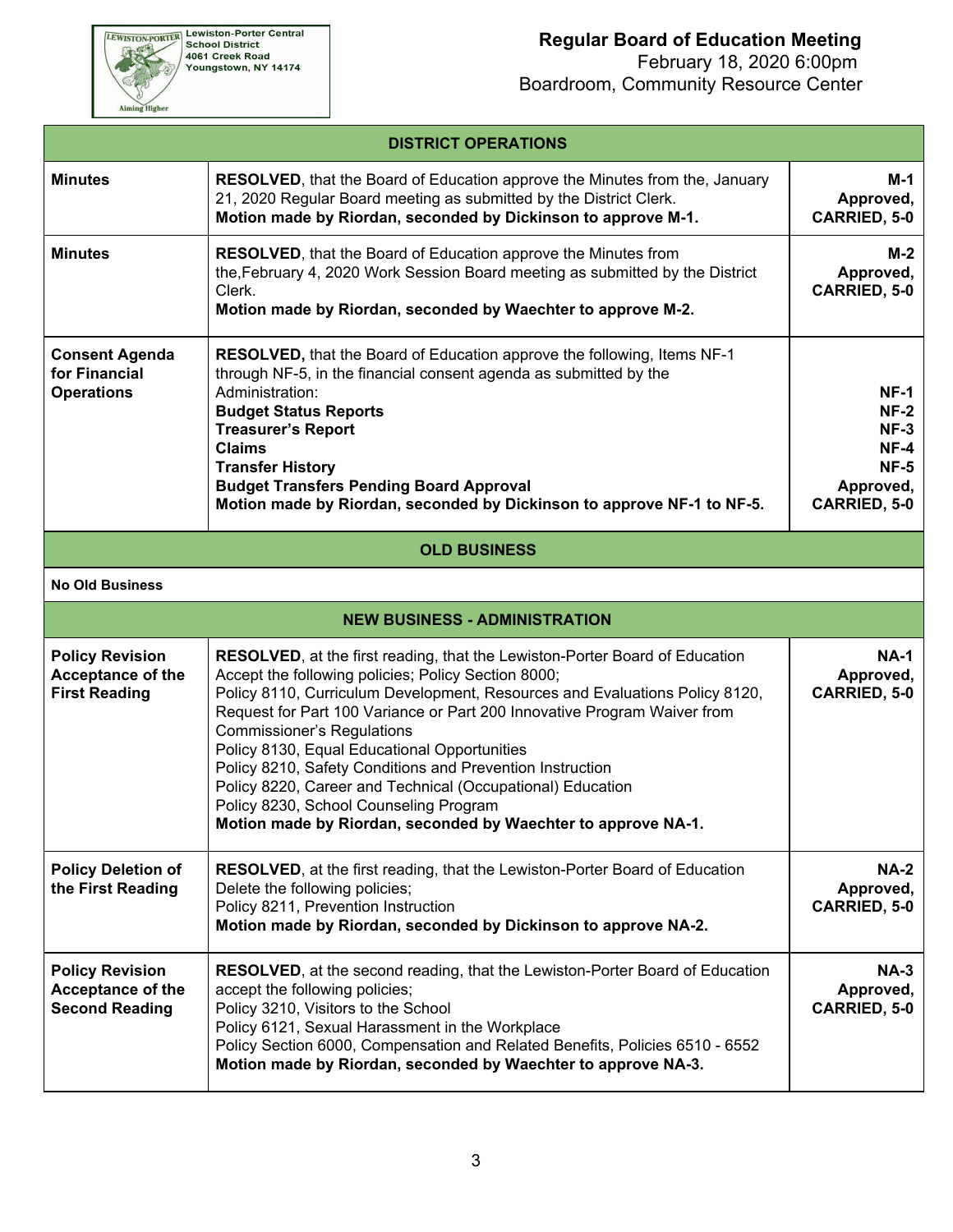

| <b>Approval of Change</b><br><b>Orders</b>                          | RESOLVED, upon the recommendation of the Assistant<br>Superintendent for Administrative Services that the Board of<br>Education approve the following change orders for Phase 2:<br><b>Primary Education Center</b><br>Change # M-16 Hoot - \$63,687.75 - Materials and Installation of<br>sixteen curbs and flashing for vents at the IEC: Material and labor for<br>cutting 16 roof openings for new mechanical roof vents<br>Provide labor and Material for installing steel angles at sixteen roof<br>vents Provide labor and material for providing two exterior wall<br>openings with shoring and lintels<br><b>Middle School</b><br>Change # M-15 Hoot - \$5,248.43 - Relocate UV in Room 803<br>because it interfered with the folding doors<br>Change # M-17 Hoot - \$6,415.24 - Installation of four roof curbs and<br>flashing for the 800 Science wing<br>Change # M-19 Hoot - \$4,468.43- Installation of steel reinforcement<br>at four roof openings at the 800 Science wing<br><b>High School</b><br>Change # M-18 Hoot - \$1,603.81 - Labor and Material for one roof<br>vent in the High school science room<br>Motion made by Riordan, seconded by Dickinson to approve<br><b>NA-4.</b> | <b>NA-4</b><br>Approved,<br><b>CARRIED, 5-0</b> |
|---------------------------------------------------------------------|------------------------------------------------------------------------------------------------------------------------------------------------------------------------------------------------------------------------------------------------------------------------------------------------------------------------------------------------------------------------------------------------------------------------------------------------------------------------------------------------------------------------------------------------------------------------------------------------------------------------------------------------------------------------------------------------------------------------------------------------------------------------------------------------------------------------------------------------------------------------------------------------------------------------------------------------------------------------------------------------------------------------------------------------------------------------------------------------------------------------------------------------------------------------------------------------------------|-------------------------------------------------|
| Approval of the<br><b>Special Education</b><br><b>District Plan</b> | RESOLVED, upon the recommendation of the Superintendent of<br>Schools, that the Lewiston-Porter Board of Education approve the<br>Special Education District Plan for 2019-2024.<br>Motion made by Riordan, seconded by Dickinson to approve<br><b>NA-5.</b>                                                                                                                                                                                                                                                                                                                                                                                                                                                                                                                                                                                                                                                                                                                                                                                                                                                                                                                                               | <b>NA-5</b><br>Approved,<br><b>CARRIED, 5-0</b> |
| <b>Approval to Invest</b><br><b>Excess Funds</b>                    | <b>RESOLVED, that upon the recommendation of the Superintendent</b><br>of Schools, the Board of Education authorizes the investment of<br>excess operating funds in accordance with all applicable laws and<br>regulations and in conformity with Lewiston-Porter central school<br>District Policy #5520: District Investments.<br>The authority to deposit and invest funds shall be delegated to the<br>Treasurer and will be performed in accordance with the applicable<br>sections of Municipal law and the Local Finance Laws of the State of<br>New York.<br>This authorization shall be reviewed and presented annually.<br>Motion made by Riordan, seconded by Waechter to approve<br><b>NA-6.</b>                                                                                                                                                                                                                                                                                                                                                                                                                                                                                               | <b>NA-6</b><br>Approved,<br><b>CARRIED, 5-0</b> |
| <b>Approval of Bus</b><br><b>Contract</b>                           | <b>RESOLVED, upon the recommendation of the Assistant</b><br>Superintendent for Administrative Services that the Board of<br>Education approve the bus contract for a special needs student, to<br>BOCES located at Niagara Falls High School.<br>Motion made by Riordan, seconded by Dickinson to approve<br><b>NA-7.</b>                                                                                                                                                                                                                                                                                                                                                                                                                                                                                                                                                                                                                                                                                                                                                                                                                                                                                 | <b>NA-7</b><br>Approved,<br><b>CARRIED, 5-0</b> |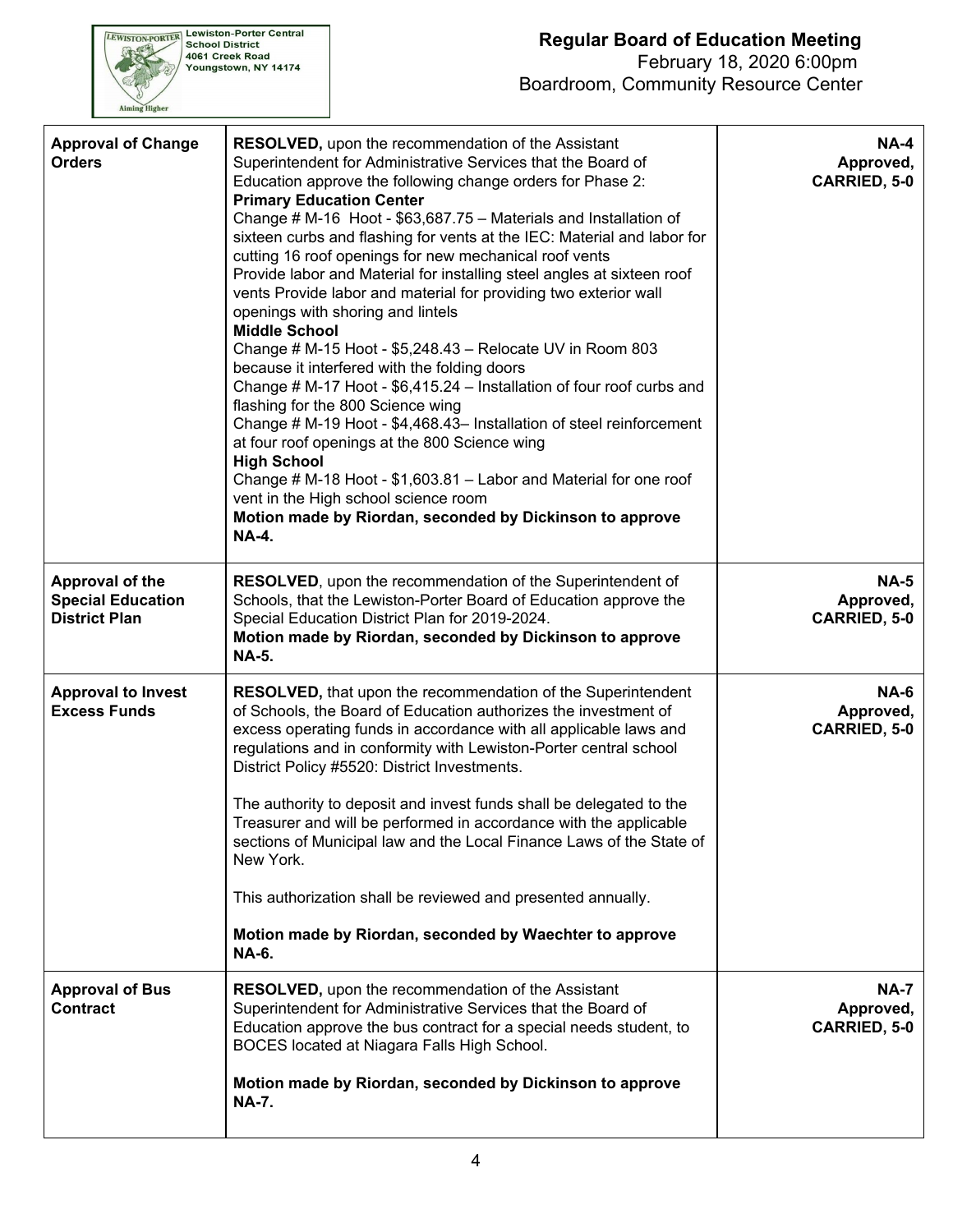

| <b>Approval of</b><br><b>Appointment of</b><br><b>School Physician</b>         | <b>RESOLVED, upon the recommendation of the Assistant</b><br>Superintendent for Administrative Services that the Board of<br>Education approve the appointment of Dr. Evelyn Coggins as a<br>School Physician.<br>Motion made by Riordan, seconded by Waechter to approve<br><b>NA-8.</b>                                                                                                                              | <b>NA-8</b><br>Approved,<br><b>CARRIED, 5-0</b> |
|--------------------------------------------------------------------------------|------------------------------------------------------------------------------------------------------------------------------------------------------------------------------------------------------------------------------------------------------------------------------------------------------------------------------------------------------------------------------------------------------------------------|-------------------------------------------------|
| <b>Approval Authorization</b><br>to Require Education<br>Law 913 Determination | RESOLVED, that pursuant to its powers under New York Education<br>Law § 913, the Board of Education of the Lewiston-Porter Central<br>School District hereby directs a Certificated employee to undergo an<br>examination(s) by an examiner(s) selected by the District to<br>determine that employee's fitness to perform assigned duties.<br>Motion made by Riordan, seconded by Waechter to approve<br><b>NA-9.</b> | $NA-9$<br>Approved,<br><b>CARRIED, 5-0</b>      |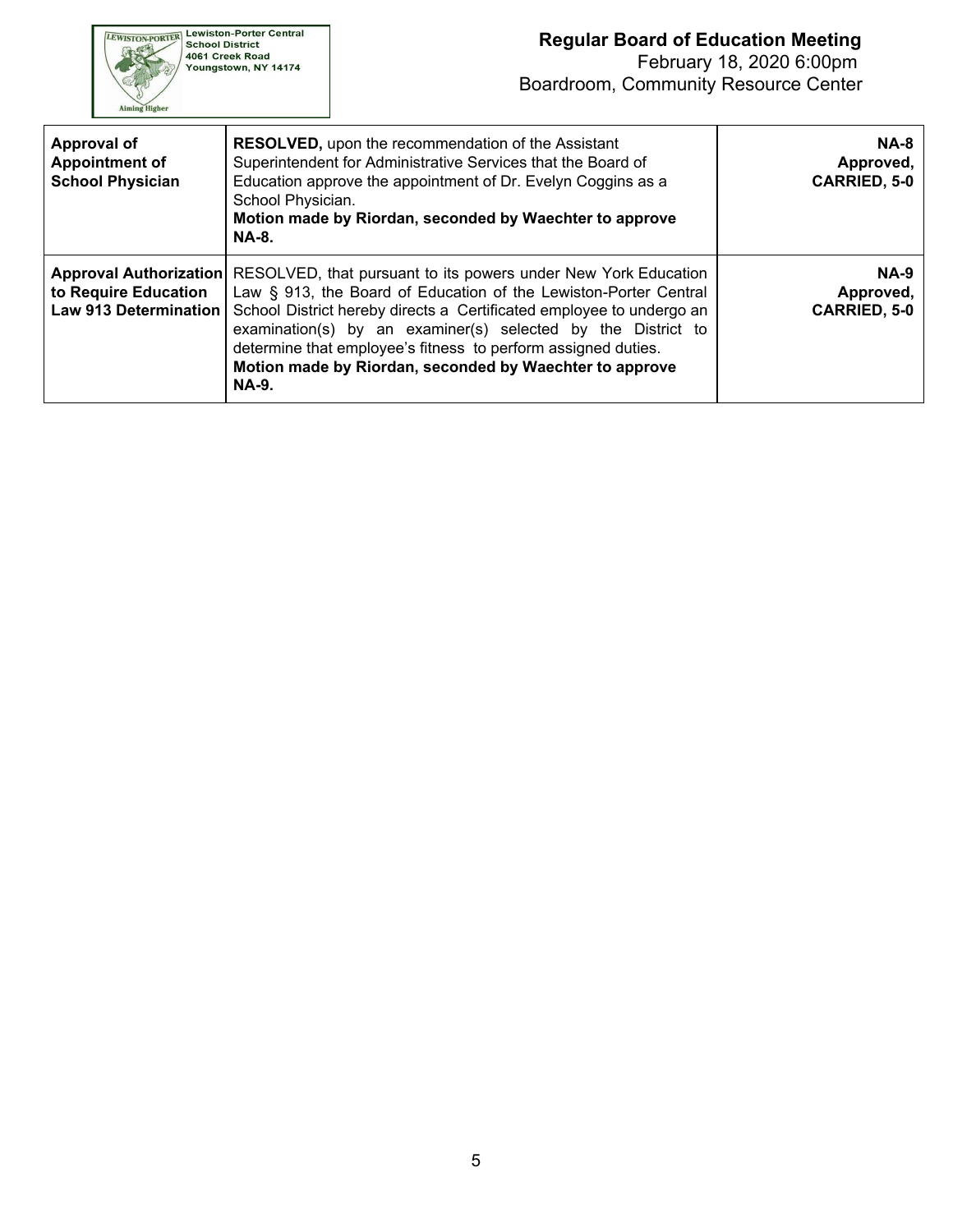**EEWISTON-PORTER Lewiston-Porter Central**<br>School District<br>4061 Creek Road<br>Youngstown, NY 14174 Aiming Higher

|                                                                                 | <b>PUPIL PERSONNEL</b>                                                                                                                                                                                                                                                                                                                                                                                                                                                                                                                                                                          |                                                 |
|---------------------------------------------------------------------------------|-------------------------------------------------------------------------------------------------------------------------------------------------------------------------------------------------------------------------------------------------------------------------------------------------------------------------------------------------------------------------------------------------------------------------------------------------------------------------------------------------------------------------------------------------------------------------------------------------|-------------------------------------------------|
| <b>Recommendations</b><br>for CSE Placement<br>and Amendments                   | <b>RESOLVED, upon the recommendation of the Superintendent of</b><br>Schools, that the Board of Education accept the recommendations<br>and amendments of the Committee on Special Education for the<br>December 2, 12, 2019 and January 3, 17, 21, 24, 28, 29, 30, 31, 2020<br>February 3, 4, 6, 7, 10, 11, 2020 for the 2019-2020 school year, and<br>approve the authorization of funds to implement the special education<br>programs and services consistent with such recommendations.<br>Motion made by Riordan, seconded by Dickinson to approve<br><b>NP-1.</b>                        | <b>NP-1</b><br>Approved,<br><b>CARRIED, 5-0</b> |
| <b>Recommendations</b><br>for CPSE<br><b>Placement and</b><br><b>Amendments</b> | <b>RESOLVED, upon the recommendation of the Superintendent of</b><br>Schools, that the Board of Education accept the recommendations<br>and amendments of the Committee on Preschool Special Education<br>for the January 24, 2020 and February 4, 6, 12, 2020 meeting for the<br>2019-2020 school year, and February 6, 2020 meeting for the<br>2020-2021 school year, and approve the authorization of funds to<br>implement the special education programs and services consistent<br>with such recommendations.<br>Motion made by Riordan, seconded by Dickinson to approve<br><b>NP-2.</b> | $NP-2$<br>Approved,<br><b>CARRIED, 5-0</b>      |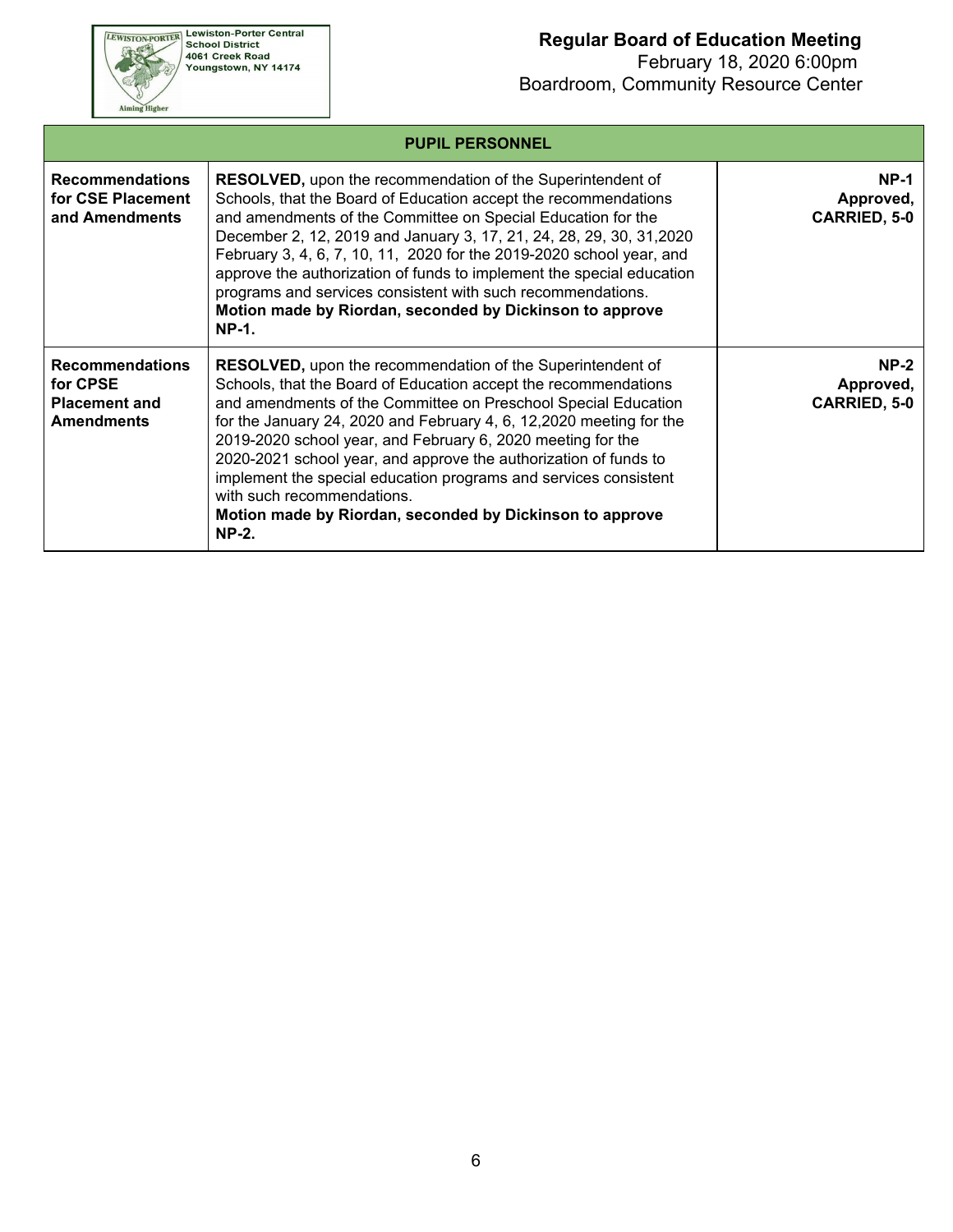|                                              |                                                                                                                                                                                                                                                                                                                                                                                                                                                                                                                                                                                                                                                                                                                                                                                                                                                                                                                          |             |                        | PERSONNEL - CONSENT AGENDA  |             |             |  |
|----------------------------------------------|--------------------------------------------------------------------------------------------------------------------------------------------------------------------------------------------------------------------------------------------------------------------------------------------------------------------------------------------------------------------------------------------------------------------------------------------------------------------------------------------------------------------------------------------------------------------------------------------------------------------------------------------------------------------------------------------------------------------------------------------------------------------------------------------------------------------------------------------------------------------------------------------------------------------------|-------------|------------------------|-----------------------------|-------------|-------------|--|
|                                              | Approved,<br><b>CARRIED, 5-0</b>                                                                                                                                                                                                                                                                                                                                                                                                                                                                                                                                                                                                                                                                                                                                                                                                                                                                                         |             |                        |                             |             |             |  |
| <b>Resignations/</b><br><b>Rescissions -</b> | RESOLVED, upon the recommendation of the Superintendent of<br>Schools, that the Board of Education accept the consent agenda for<br>resignations/rescissions.                                                                                                                                                                                                                                                                                                                                                                                                                                                                                                                                                                                                                                                                                                                                                            |             |                        |                             |             |             |  |
| Instructional                                | <b>Name</b>                                                                                                                                                                                                                                                                                                                                                                                                                                                                                                                                                                                                                                                                                                                                                                                                                                                                                                              | <b>Date</b> | <b>Tenure</b>          |                             | Reason      | <b>PRI</b>  |  |
|                                              | Christopher<br>D'Anna                                                                                                                                                                                                                                                                                                                                                                                                                                                                                                                                                                                                                                                                                                                                                                                                                                                                                                    | 2/8/20      |                        | <b>Science Teacher</b>      | Resignation |             |  |
|                                              | Kristian<br>Ruggiero                                                                                                                                                                                                                                                                                                                                                                                                                                                                                                                                                                                                                                                                                                                                                                                                                                                                                                     | 2/8/20      |                        | Math Teacher                | Resignation |             |  |
|                                              | Janelle<br>Krajcirik                                                                                                                                                                                                                                                                                                                                                                                                                                                                                                                                                                                                                                                                                                                                                                                                                                                                                                     | 10/1/19     | Adviser                | Co-Junior Class             | Resignation |             |  |
|                                              | Denise<br>Skrzypek                                                                                                                                                                                                                                                                                                                                                                                                                                                                                                                                                                                                                                                                                                                                                                                                                                                                                                       | 6/30/20     |                        | <b>Special Education</b>    | Retirement  |             |  |
|                                              | Linda<br>Harvey                                                                                                                                                                                                                                                                                                                                                                                                                                                                                                                                                                                                                                                                                                                                                                                                                                                                                                          | 7/1/20      |                        | <b>Elementary Education</b> | Retirement  |             |  |
| <b>Non-Instructional</b>                     | <b>Name</b>                                                                                                                                                                                                                                                                                                                                                                                                                                                                                                                                                                                                                                                                                                                                                                                                                                                                                                              | <b>Date</b> | <b>Position</b>        |                             | Reason      | <b>PRNI</b> |  |
|                                              | Judith O'Hara                                                                                                                                                                                                                                                                                                                                                                                                                                                                                                                                                                                                                                                                                                                                                                                                                                                                                                            | 5/22/20     |                        | Sr. Typist                  | Retirement  |             |  |
| <b>Appointments -</b>                        | RESOLVED, upon the recommendation of the Superintendent of<br>Schools, that the Board of Education accept the consent agenda for<br>Instructional and Long-Term appointments. The probationary expiration<br>date is tentative and conditional only (unless extended in accordance<br>with the law). Except to the extent required by the applicable provisions<br>of Section 3012 of the Education Law. In order to be granted tenure the<br>principal/teacher must receive composite or overall annual professional<br>performance review ratings pursuant to Section 3012-c and/or 3012-d of<br>the Education Law of either effective or highly effective in at least three<br>(3) of the four (4) preceding years, and if the principal/teacher receives<br>an ineffective composite or overall rating in the final year of the<br>probationary period the teacher shall not be eligible for tenure at that<br>time. |             |                        |                             |             |             |  |
| Instructional -                              | Name:                                                                                                                                                                                                                                                                                                                                                                                                                                                                                                                                                                                                                                                                                                                                                                                                                                                                                                                    |             | Kristian Ruggiero      |                             |             | <b>PAI</b>  |  |
|                                              | <b>Placement:</b>                                                                                                                                                                                                                                                                                                                                                                                                                                                                                                                                                                                                                                                                                                                                                                                                                                                                                                        |             | <b>High School</b>     |                             |             |             |  |
|                                              | <b>Position:</b>                                                                                                                                                                                                                                                                                                                                                                                                                                                                                                                                                                                                                                                                                                                                                                                                                                                                                                         |             | <b>Science Teacher</b> |                             |             |             |  |
|                                              | <b>Effective:</b>                                                                                                                                                                                                                                                                                                                                                                                                                                                                                                                                                                                                                                                                                                                                                                                                                                                                                                        | 2/9/20      |                        |                             |             |             |  |
|                                              |                                                                                                                                                                                                                                                                                                                                                                                                                                                                                                                                                                                                                                                                                                                                                                                                                                                                                                                          |             |                        |                             |             |             |  |

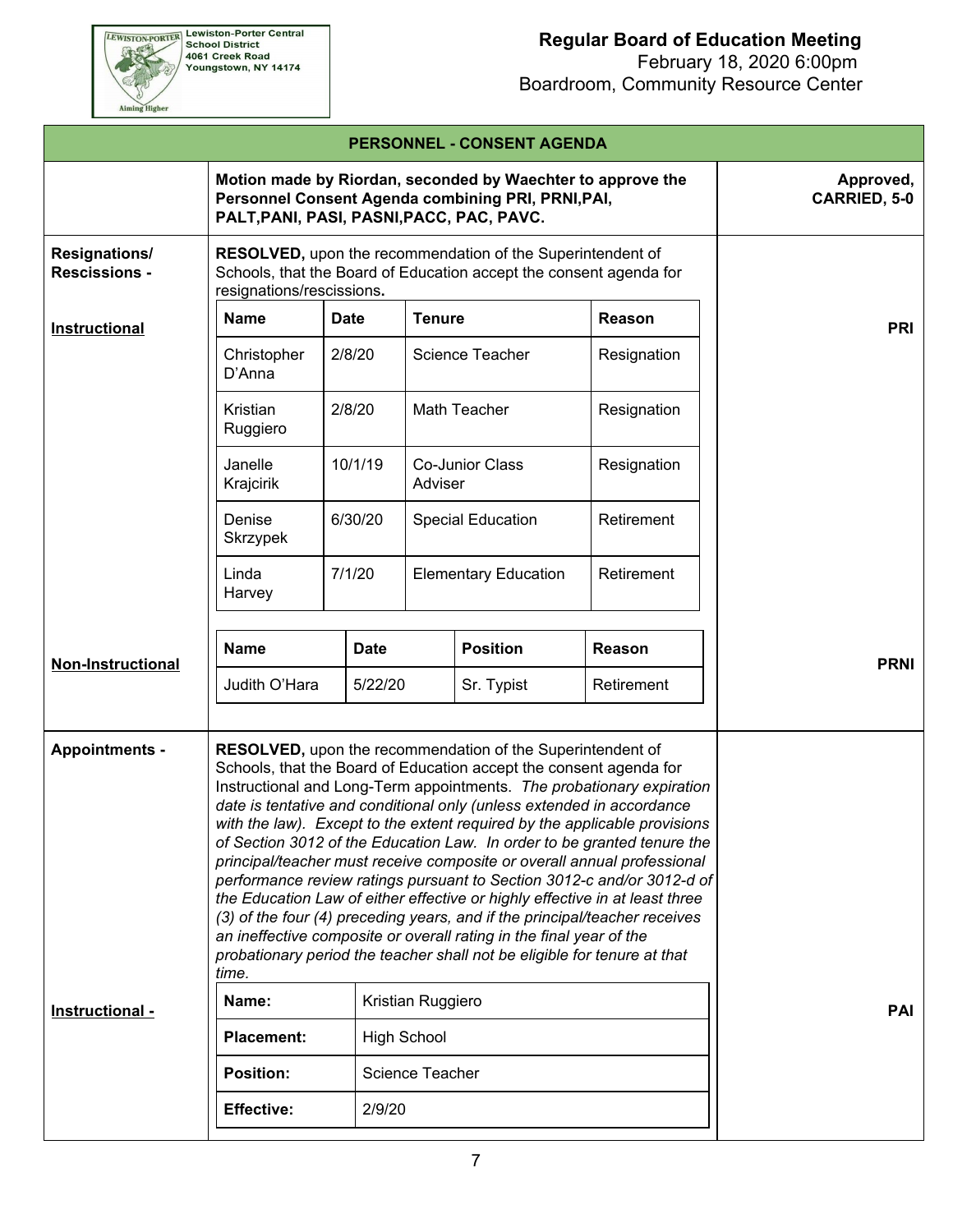

|                                                   | Probationary<br>Period:                                                                                                                                                                                                                                                    |                  | 2/19/19 - 2/18/22  |                                                                                                    |                     |             |
|---------------------------------------------------|----------------------------------------------------------------------------------------------------------------------------------------------------------------------------------------------------------------------------------------------------------------------------|------------------|--------------------|----------------------------------------------------------------------------------------------------|---------------------|-------------|
|                                                   | <b>Tenure Area</b>                                                                                                                                                                                                                                                         |                  | Science Teacher    |                                                                                                    |                     |             |
|                                                   | <b>Certification:</b>                                                                                                                                                                                                                                                      |                  | Earth Science 7-12 |                                                                                                    |                     |             |
|                                                   | Degree:                                                                                                                                                                                                                                                                    | <b>Masters</b>   |                    |                                                                                                    |                     |             |
|                                                   | Step:                                                                                                                                                                                                                                                                      | 15               |                    |                                                                                                    |                     |             |
|                                                   | Salary:                                                                                                                                                                                                                                                                    | \$71.350.00      |                    |                                                                                                    |                     |             |
|                                                   | Name:                                                                                                                                                                                                                                                                      |                  | Jennifer Johnson   |                                                                                                    |                     |             |
|                                                   |                                                                                                                                                                                                                                                                            |                  |                    |                                                                                                    |                     |             |
| <b>Long-Term</b>                                  | <b>Placement:</b>                                                                                                                                                                                                                                                          |                  |                    | Intermediate Education Center/Middle School                                                        |                     | <b>PALT</b> |
| <b>Substitute</b>                                 | <b>Position:</b>                                                                                                                                                                                                                                                           |                  |                    | Music Teacher in for J. Carere-Fetterman                                                           |                     |             |
|                                                   | <b>Effective:</b>                                                                                                                                                                                                                                                          |                  | 2/10/20 to 5/29/20 |                                                                                                    |                     |             |
|                                                   | <b>Certification:</b>                                                                                                                                                                                                                                                      | Music            |                    |                                                                                                    |                     |             |
|                                                   | Degree:                                                                                                                                                                                                                                                                    | <b>Bachelors</b> |                    |                                                                                                    |                     |             |
|                                                   | Step:                                                                                                                                                                                                                                                                      | 1                |                    |                                                                                                    |                     |             |
|                                                   | Salary:                                                                                                                                                                                                                                                                    |                  |                    | Daily Rate of \$100.00. After 40 days \$39,739<br>pro-rata retro to the effective date of 2/18/20. |                     |             |
| <b>Appointments -</b><br><b>Non-Instructional</b> | RESOLVED, upon the recommendation of the Superintendent of<br>Schools, that the Board of Education accept the consent agenda for<br>Non-Instructional appointments.                                                                                                        |                  |                    |                                                                                                    |                     | <b>PANI</b> |
|                                                   | <b>Name</b>                                                                                                                                                                                                                                                                |                  | <b>Date</b>        | <b>Position</b>                                                                                    | <b>Hrly</b><br>Rate |             |
|                                                   | Joann Pollow                                                                                                                                                                                                                                                               |                  | 2/10/20            | Prob. Cleaner                                                                                      | \$12.50             |             |
|                                                   | *Katie<br>Chapman-Douglas                                                                                                                                                                                                                                                  |                  | <b>TBD</b>         | Prob. Cleaner                                                                                      | \$12.50             |             |
|                                                   | *Paul Fontanarosa                                                                                                                                                                                                                                                          |                  | <b>TBD</b>         | Prob Grounds<br>Person                                                                             | \$13.25             |             |
|                                                   | *Pending employment clearance.                                                                                                                                                                                                                                             |                  |                    |                                                                                                    |                     |             |
| <b>Appointments -</b>                             | RESOLVED, upon the recommendation of the Superintendent of<br>Schools, that the Board of Education accept the consent agenda for<br>substitute appointments, without benefits, except as required by law,<br>to be utilized on an as needed basis at the discretion of the |                  |                    |                                                                                                    |                     |             |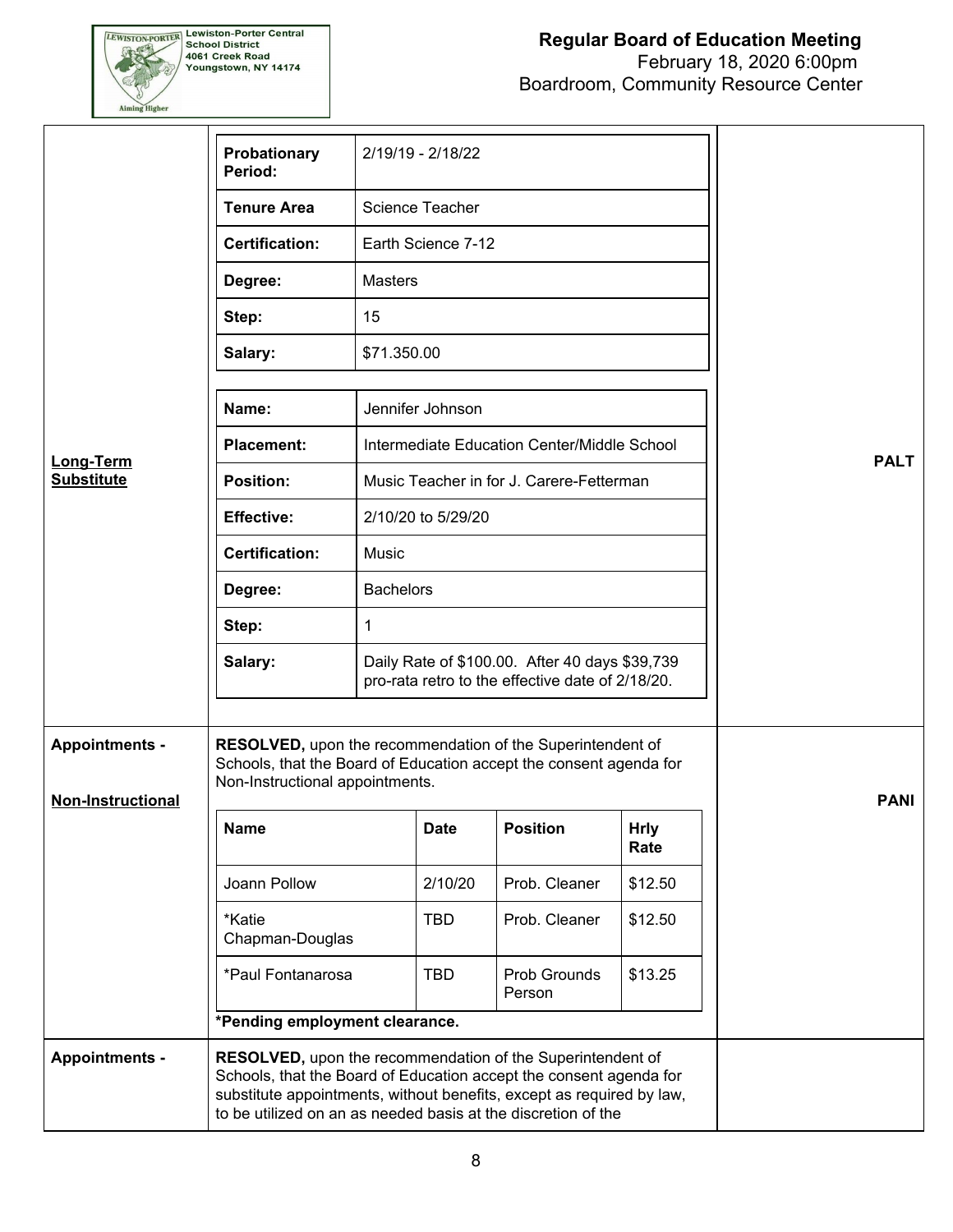

|                                                                     | Superintendent. Services shall be at-will and at the pleasure of the<br>Board of Education.                                                                                           |                                                                                                                                                                                                      |                                |               |                           |                |              |
|---------------------------------------------------------------------|---------------------------------------------------------------------------------------------------------------------------------------------------------------------------------------|------------------------------------------------------------------------------------------------------------------------------------------------------------------------------------------------------|--------------------------------|---------------|---------------------------|----------------|--------------|
| <b>Substitutes</b><br>Instructional                                 | <b>Name</b>                                                                                                                                                                           | <b>Date</b>                                                                                                                                                                                          | <b>Position</b>                |               | <b>Daily Rate</b>         |                | <b>PASI</b>  |
|                                                                     | Selina lozzo                                                                                                                                                                          | 2/3/20                                                                                                                                                                                               | Non-Certified                  |               | \$95.00                   |                |              |
|                                                                     | Jennifer<br>Johnson                                                                                                                                                                   | 2/6/20                                                                                                                                                                                               | Certified                      |               | \$100.00                  |                |              |
| <b>Non-Instructional</b>                                            | <b>Name</b>                                                                                                                                                                           | <b>Date</b>                                                                                                                                                                                          | <b>Position</b>                |               | <b>Hrly Rate</b>          |                | <b>PASNI</b> |
|                                                                     | Lynne Costa                                                                                                                                                                           | $1/27/20 -$<br>4/3/20                                                                                                                                                                                | <b>Typist</b>                  | Long-term Sub | \$13.14                   |                |              |
|                                                                     | Kiyomi Millar                                                                                                                                                                         | 2/3/20                                                                                                                                                                                               | <b>Teacher Aide</b>            |               | \$11.80                   |                |              |
|                                                                     | Cheryle<br>Henderson                                                                                                                                                                  | $2/4/20 -$<br>6/30/20                                                                                                                                                                                | Long-term PT<br>Sub Sr. Typist |               | \$21.22                   |                |              |
| <b>Appointments -</b><br>Co-Curricular &<br><b>Extra-Curricular</b> | RESOLVED, upon the recommendation of the Superintendent of<br><b>Name</b><br>Linda                                                                                                    | Schools, that the Board of Education accept the consent agenda for<br>Co-Curricular & Extra-Curricular appointments.<br>Cat./Step<br><b>Appointment</b><br><b>HS Junior Class Adviser</b><br>$VII-3$ |                                |               | <b>Stipend</b><br>\$1,146 | <b>PACC</b>    |              |
|                                                                     | D'Anna<br>Amy                                                                                                                                                                         | <b>HS Junior Class Adviser</b>                                                                                                                                                                       |                                | $VII-3$       |                           | \$1,146        |              |
|                                                                     | Townsend                                                                                                                                                                              |                                                                                                                                                                                                      |                                |               |                           |                |              |
|                                                                     | Kiyomi Millar<br>*Stipend Revised                                                                                                                                                     | Elem Art Literacy Club                                                                                                                                                                               |                                | $VII-1$       |                           | \$1,011        |              |
| <b>Appointments -</b>                                               | RESOLVED, upon the recommendation of the Superintendent of<br>Schools, that the Board of Education accept the consent agenda for<br>Coaching appointments.<br><b>Spring 2019-2020</b> |                                                                                                                                                                                                      |                                |               |                           |                | <b>PAC</b>   |
| <b>Coaching</b>                                                     | <b>Name</b>                                                                                                                                                                           | <b>Appointment</b>                                                                                                                                                                                   |                                | Cat./Step     |                           | <b>Stipend</b> |              |
|                                                                     | Rachel Smith                                                                                                                                                                          | Mod Softball                                                                                                                                                                                         |                                | $IV-1$        |                           | \$1,831        |              |
|                                                                     | Justalene<br>Lichtenthal                                                                                                                                                              | Softball Assistant                                                                                                                                                                                   |                                | $VIII-3$      |                           | \$2,612        |              |
|                                                                     |                                                                                                                                                                                       |                                                                                                                                                                                                      |                                |               |                           |                |              |